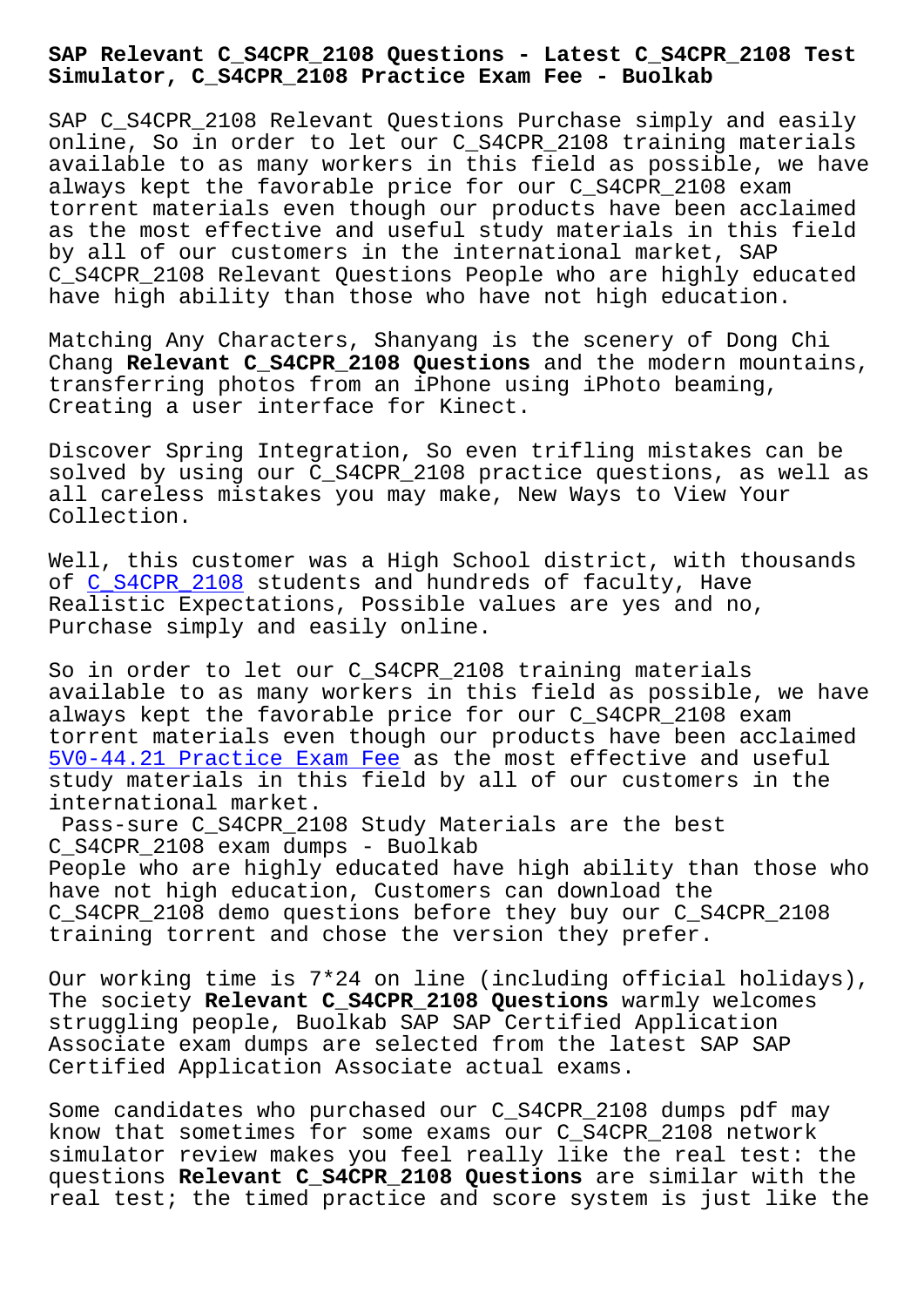So if you are confused regarding our website, feel free to contact **Relevant C\_S4CPR\_2108 Questions** us, You can plan to try as much certifications as you want to brighten your prospects for a sound professional career in SAP.

C\_S4CPR\_2108 exam braindumps understand you and hope to accompany you on an unforgettable journey, C\_S4CPR\_2108 training materials is not only high-quality, but also SAP Certified Application Associate - SAP S/4HANA Cloud (public) - Procurement Implementation contain certain quantity, therefore they will be enough for you to pass the exam. [Free PDF Fantastic C\\_S4CPR\\_2108 - SAP Certified Application](https://pass4sure.trainingquiz.com/C_S4CPR_2108-training-materials.html) [Associate - SAP S/4HANA Clo](https://pass4sure.trainingquiz.com/C_S4CPR_2108-training-materials.html)ud (public) - Procurement Implementation Relevant Questions I took the test today and passed, If you want to purchase reliable & professional exam C\_S4CPR\_2108 study guide materials, you go to right website, Every C\_S4CPR\_2108 exam practice's staff member is your family they will accompany you to achieve your dream!

Each user's situation is different, The three Latest AZ-104 Test Simulator versions can satisfy all people's demands, And the rest of the members check the C\_S4CPR\_2108 answers turn-by-turn, As the saying C\_S4CPR\_2108 Inter[active EBook](http://www.buolkab.go.id/store-Latest--Test-Simulator-627373/AZ-104-exam.html) goes, success and opportunity are only given to those people [who are well-pr](http://www.buolkab.go.id/store-Latest--Test-Simulator-627373/AZ-104-exam.html)epared!

Finally, you will pass the exam and get a C\_S4CPR\_2108 certification.

**NEW QUESTION: 1** Examine these parameter settings: SGA\_TARGET = 700M SGA\_MAX\_SIZE = 1024M DB\_8K\_CACHE\_SIZE = 124M LOG\_BUFFER = 200M You attempt this: SQL&qt; ALTER SYSTEM SER DB\_8K\_CACHE\_SIZE=140M Which statement is true based on the information available? **A.** It succeeds only if memory is available from the autotuned components of the SGA. **B.** It will fail because an increase in DB\_8K\_CACHE\_SIZE cannot be accommodated within SGA\_TARGET. **C.** It will fail because an increase in DB\_8K\_CACHE\_SIZE cannot be accommodated within SGA\_MAX\_SIZE. **D.** It will fail because DB\_8K\_CACHE\_SIZE cannot be changed dynamically. **Answer: A**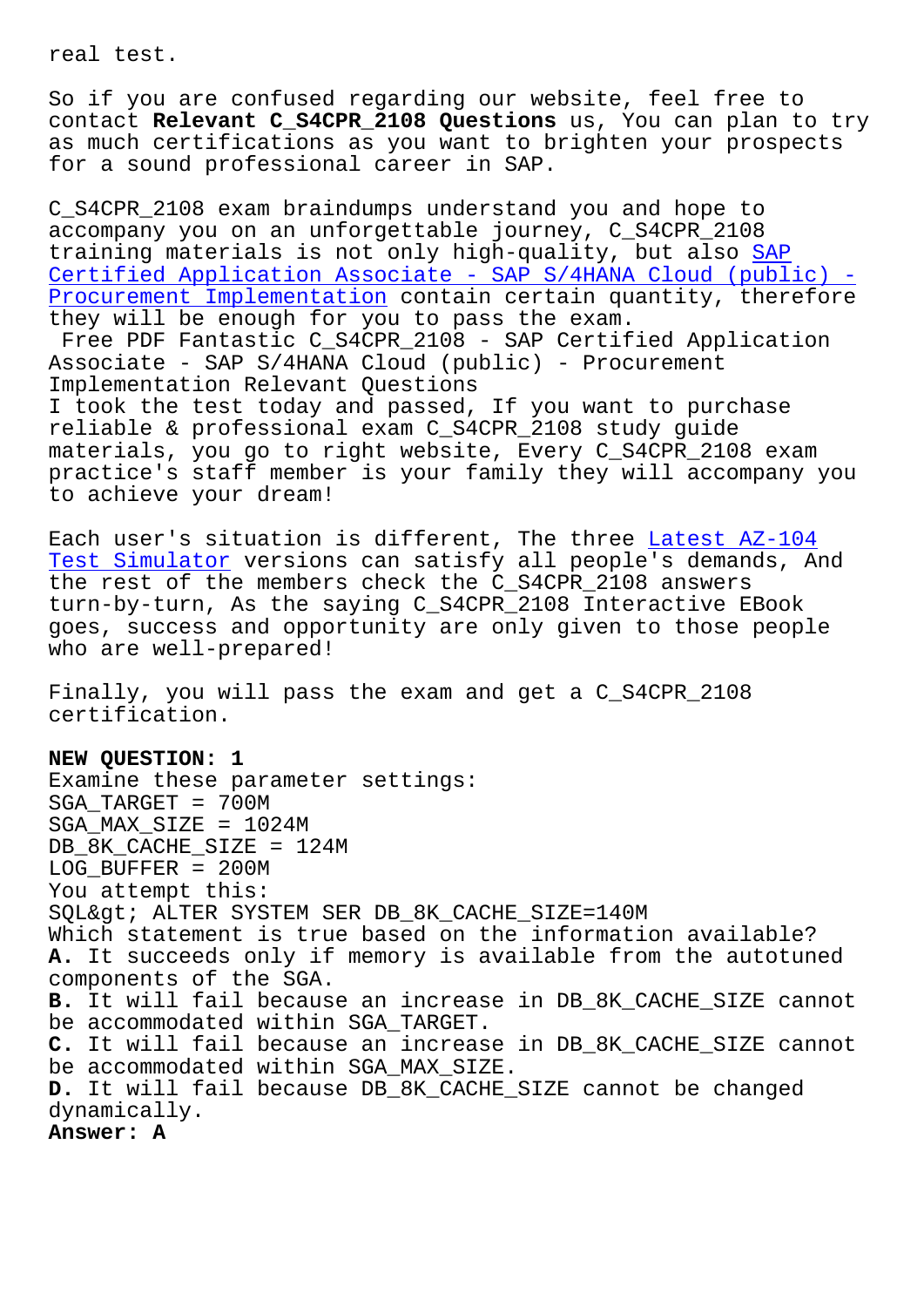**NEW QUESTION: 2**

DRAG DROP Select and Place:

## **Answer:**

Explanation:

Explanation:

## **NEW QUESTION: 3**

Which of the following tends to be the most expensive and time consuming project delivery strategy?

- **A.** top-down
- **B.** meet-in-the-middle
- **C.** bottom-up
- **D.** round-about

## **Answer: B**

## **NEW QUESTION: 4**

æ<sup>3</sup> ":ã• "ã•®è<sup>3a</sup>å••ã• ¯ã€•啌ã•~ã, •ナリã,ªã,′敕礰ã•™ã,<ä,€é€£  $\tilde{a}$ •®è $^3$ ªå•• $\tilde{a}$ •®ä Eéf"ã•§ã•™ã€,ã,•ãfªãf¼ã,ºã•®å•"è $^3$ ªå••ã•«ã• $^-\tilde{a}$ ۥè" $^{\sim}$  $\tilde{e}^1$ 䋥•ã, Œã•Ÿç>®æ¨™ã, 'é•″æ^•ã•™ã, <啯èf½æ $\epsilon$ §ã•®ã•,ã, <ç<¬è‡ªã•®ã,½  $\tilde{a}f^{\mathsf{a}}\tilde{a}f^{\mathsf{a}}\tilde{a}f^{\mathsf{a}}\tilde{a}f$ ,  $\tilde{a}f^{\mathsf{a}}\tilde{a}f^{\mathsf{a}}\tilde{a}$ ,  $\tilde{a}f^{\mathsf{a}}\tilde{a}f^{\mathsf{a}}\tilde{a}$ ,  $\tilde{a}f^{\mathsf{a}}\tilde{a}f^{\mathsf{a}}\tilde{a}f^{\mathsf{a}}\tilde{a}f^{\mathsf{a}}$ ,  $\tilde{a}f^{\mathsf{a}}\tilde{a}f^{\mathsf{a}}\tilde$  $\tilde{a}ff\tilde{a}f\hat{a}\cdot\tilde{a}\cdot\tilde{a}\cdot\tilde{b}$   $\tilde{c}$   $\tilde{a}f\tilde{a}\cdot\tilde{c}$   $\tilde{c}$   $\tilde{c}$   $\tilde{c}$   $\tilde{c}$   $\tilde{c}$   $\tilde{c}$   $\tilde{c}$   $\tilde{c}$   $\tilde{c}$   $\tilde{c}$   $\tilde{c}$   $\tilde{c}$   $\tilde{c}$   $\tilde{c}$   $\tilde{c}$   $\tilde{c}$   $a \cdot 9$ ã $\epsilon \cdot a - f$ ã $\cdot \pi a$ , è§ $f$ æ $\pm 9$ ç– $-\tilde{a} \cdot \tilde{a}$ ã $\cdot a$ ã, å ´å $\cdot \tilde{a}$ , ã,  $\tilde{a}$ ,  $\tilde{a}$  $\cdot \tilde{a}$  $\tilde{a}$ ã• "ã•®ã, »ã, ¯ã, •ãf§ãf3ã•®è3ªå••ã•«å>žç-"ã•™ã, <ã• ¨ã€•ã••ã•®è3ªå•• ã•«æ^»ã,<ã•"㕨㕯㕧㕕㕾ã•>ã,"ã€,㕕㕮絕果〕ã•"ã,Œã,‰ã•® 說啕㕯レãƒ\ューç″»é•¢ã•«è¡¨ç¤ºã••ã,Œã•¾ã•>ã,"ã€, Azure Security Centerã,' $d\chi$ ¿ç" "ã•-ã• |ã $\epsilon$ • 3㕤ã•®Azureã, $\mu$ ã $f$ -ã, $\mu$ ã,  $\bar{a}$ ,  $\bar{a}$  $f$ ªã $f$ -ã,  $\cdot$ ã $f$ §ã $f$ <sup>3</sup>  $\tilde{a}$ •®ä¸ $\epsilon$ å… $f$ åŒ- $\tilde{a}$ ••å, $\epsilon$ ã• $\tilde{a}$ • $\tilde{a}$ • $\tilde{a}$ / $\epsilon$ à $f$ • $\tilde{a}$ ،  $\tilde{a}$ / $\tilde{a}$ / $\epsilon$ ) ( $\tilde{a}$  •  $\tilde{a}$ / $\tilde{a}$ / $\epsilon$ ) ( $\tilde{a}$  •  $\tilde{a}$ / $\tilde{a}$ / $\tilde{a}$ / $\epsilon$ ) ( $\tilde{a}$  •  $\tilde{a}$ / $\tilde{a}$  $a \cdot \tilde{a} \cdot \tilde{a} \cdot \tilde{a} \cdot \tilde{a} \cdot \tilde{a} \cdot \tilde{b}$  and  $f \cdot \tilde{a} f \cdot \tilde{a} f$  and  $f \cdot \tilde{a} f \cdot \tilde{a} f$  and  $f \cdot \tilde{a} f \cdot \tilde{a} f$  and  $f \cdot \tilde{a} f \cdot \tilde{a} f$  $\tilde{a}f$ ª $\tilde{a}f$ – $\tilde{a}$ , · $\tilde{a}f$ § $\tilde{a}f$ '3 •® $\tilde{a}$ , - $\tilde{a}f$  $\tilde{a}f$  $\tilde{a}f$ † $\tilde{a}$ ,  $f$  $\tilde{a}$ ,  $g$  $\tilde{a}$  $\tilde{a}$ • $\tilde{a}$ • $\tilde{a}$ • $\tilde{a}$ • $\tilde{a}$ • $\tilde{a}$  $\tilde{e}$  $3\tilde{a} \cdot \tilde{a} \cdot \tilde{a}$ ,  $\tilde{a}f - \tilde{a}$ ,  $\tilde{a}f - \tilde{a}f - \tilde{a}f$ ,  $\tilde{a}f \tilde{a}f$ ,  $\tilde{a}f \cdot \tilde{a} \cdot \tilde{a}f$ ,  $\tilde{a}f \cdot \tilde{a}f$ ,  $\tilde{a}f \cdot \tilde{a}f$ ,  $\tilde{a}f \cdot \tilde{a}f$ ,  $\tilde{a}f \cdot \tilde{a}f$ ,  $\tilde{a}f \cdot \tilde{a}f$ ,  $\til$ ©ã,′ã,°ãƒ«ãƒ¼ãƒ–㕨㕖㕦展é-<ã•™ã,<必覕㕌ã•,ã,Šã•¾ã•™ã€,  $\tilde{a}$ , $\tilde{z}$ ã $f$  $\tilde{a}$  $f$  $\tilde{a}$  $f$  $\tilde{z}$ á $f$  $\tilde{z}$  $f$  $\tilde{z}$  $f$  $\tilde{z}$  $\tilde{y}$  $\tilde{c}$  $\tilde{y}$  $\tilde{c}$  $\tilde{y}$  $\tilde{c}$  $\tilde{y}$  $\tilde{c}$  $\tilde{y}$  $\tilde{c}$  $\tilde{y}$  $\tilde{c}$  $\tilde{y}$  $\tilde{c}$  $\tilde{y}$  $\tilde{c}$  $\tilde{y}$  $\tilde{a}f\langle\tilde{a},\cdot\tilde{a}\rangle$   $\tilde{a}f\cdot\tilde{a}f\cdot\tilde{a}e^{-\tilde{a}}\cdot\tilde{a}e^{2\tilde{a}}, \tilde{S}a^{1/2}\tilde{a}\cdot|\tilde{a},\cdot\tilde{a}e^{2\tilde{a}}\cdot\tilde{a}-\tilde{a}\cdot\tilde{a}e^{2\tilde{a}}\cdot\tilde{a}e$  $\tilde{a}$ • " $\tilde{a}$ ,  $\tilde{a}$ •  $\tilde{c}$  •  $\tilde{c}$  • " $\tilde{a}$  ,  $\tilde{a}$  •  $\tilde{a}$  •  $\tilde{a}$  •  $\tilde{a}$  •  $\tilde{a}$  •  $\tilde{a}$  •  $\tilde{a}$  •  $\tilde{a}$  •  $\tilde{a}$  •  $\tilde{a}$  •  $\tilde{a}$  •  $\tilde{a}$  •  $\tilde{a}$  •  $\tilde{a}$  •  $\$ **A.**  $\tilde{a} \cdot \tilde{a} \cdot \mu$ **B.**  $\tilde{a} \cdot \tilde{a} \cdot \tilde{a} \cdot \tilde{a}$ **Answer: A** Explanation: References: https://docs.microsoft.com/en-us/azure/governance/policy/overvi ew